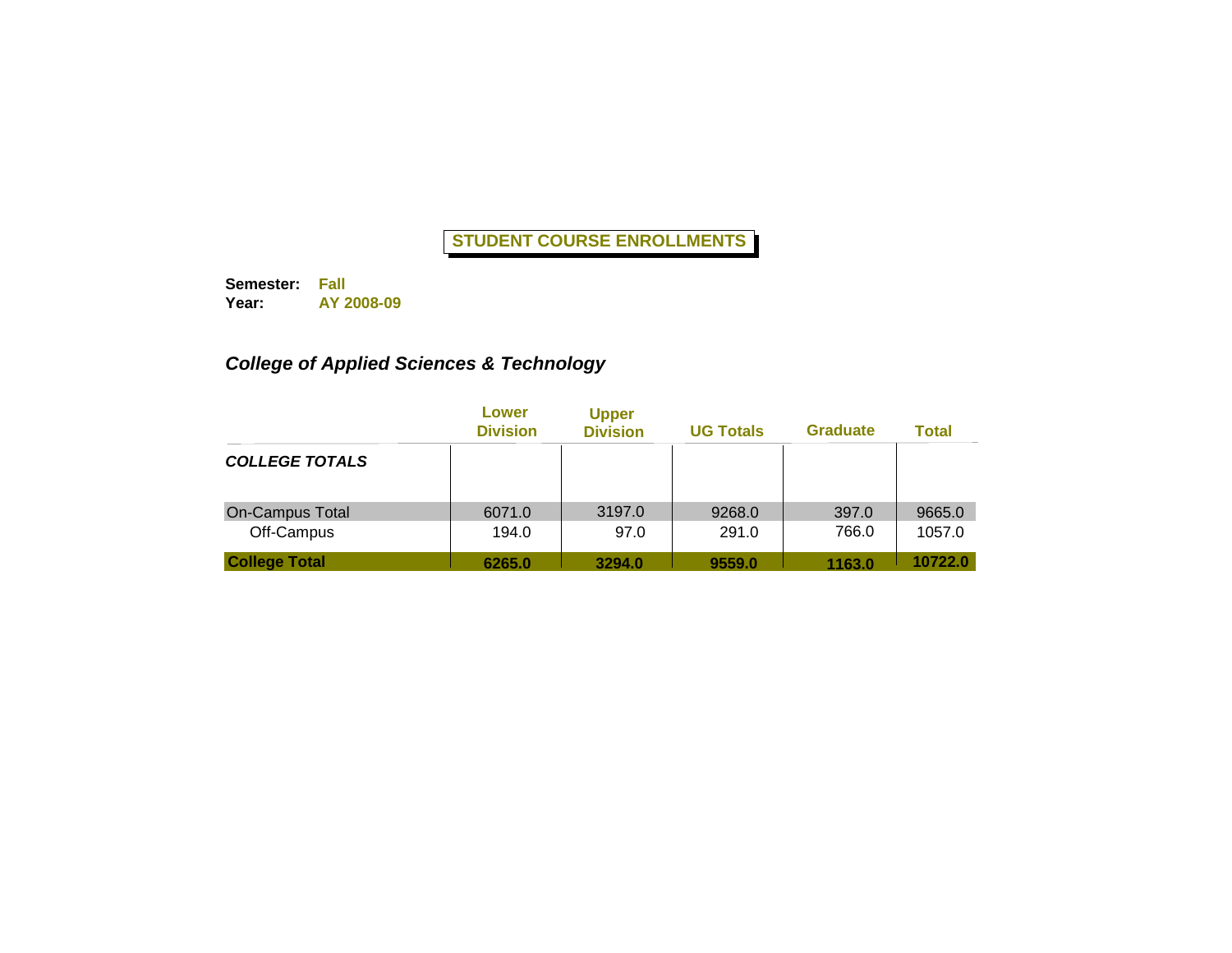**Semester: Fall Year: AY 2008-09**

# *College of Architecture & Planning*

|                        | Lower<br><b>Division</b> | <b>Upper</b><br><b>Division</b> | <b>UG Totals</b> | <b>Graduate</b> | <b>Total</b> |
|------------------------|--------------------------|---------------------------------|------------------|-----------------|--------------|
| <b>COLLEGE TOTALS</b>  |                          |                                 |                  |                 |              |
| <b>On-Campus Total</b> | 1109.0                   | 881.0                           | 1990.0           | 650.0           | 2640.0       |
| Off-Campus             | 1.0                      | 3.0                             | 4.0              | 0.0             | 4.0          |
| <b>College Total</b>   | 1110.0                   | 884.0                           | 1994.0           | 650.0           | 2644.0       |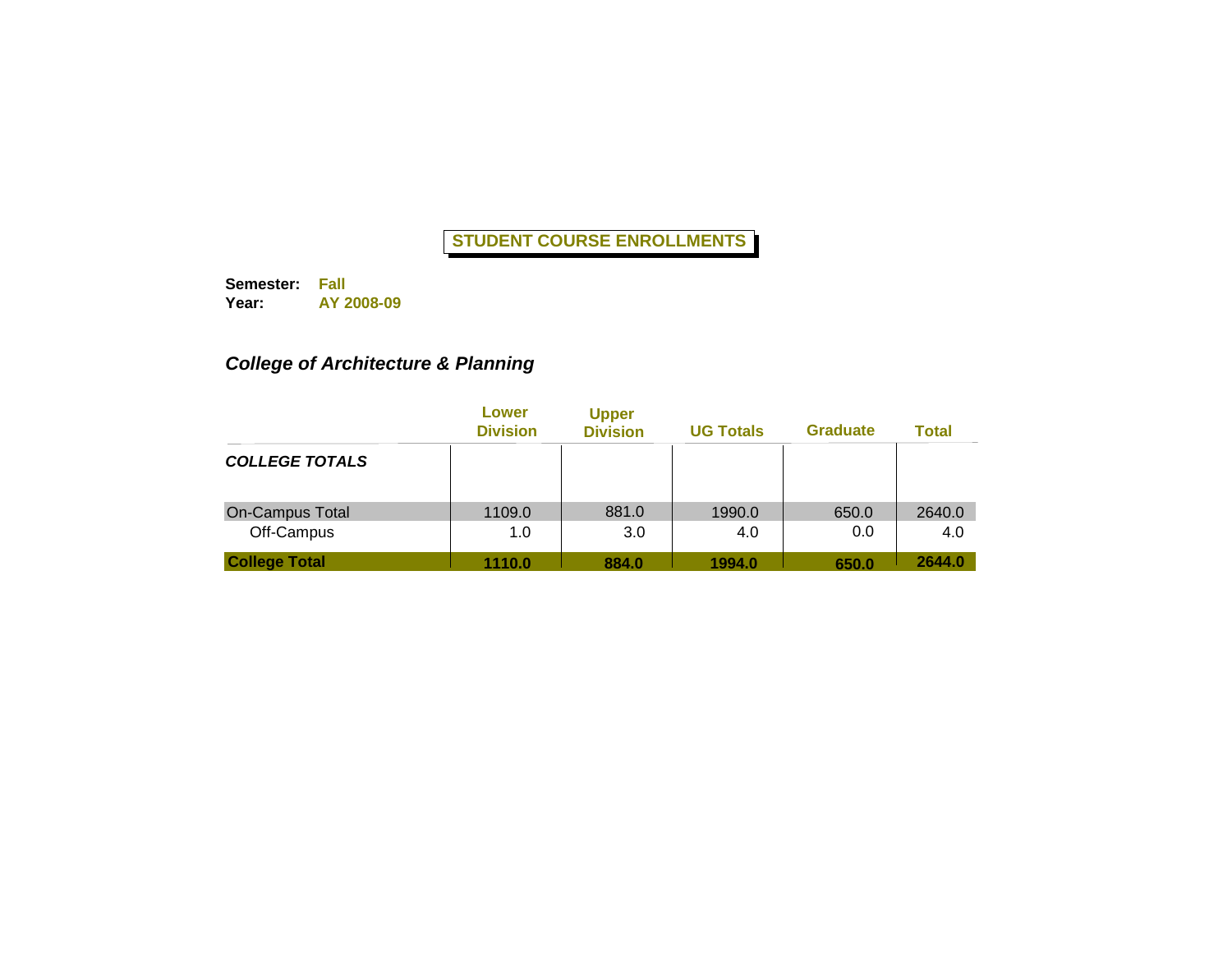**Semester: Fall Year: AY 2008-09**

# *College of Business*

|                       | Lower<br><b>Division</b> | <b>Upper</b><br><b>Division</b> | <b>UG Totals</b> | <b>Graduate</b> | <b>Total</b> |
|-----------------------|--------------------------|---------------------------------|------------------|-----------------|--------------|
| <b>COLLEGE TOTALS</b> |                          |                                 |                  |                 |              |
| On-Campus Total       | 4294.0                   | 3399.0                          | 7693.0           | 334.0           | 8027.0       |
| Off-Campus            | 731.0                    | 79.0                            | 810.0            | 231.0           | 1041.0       |
| <b>College Total</b>  | 5025.0                   | 3478.0                          | 8503.0           | 565.0           | 9068.0       |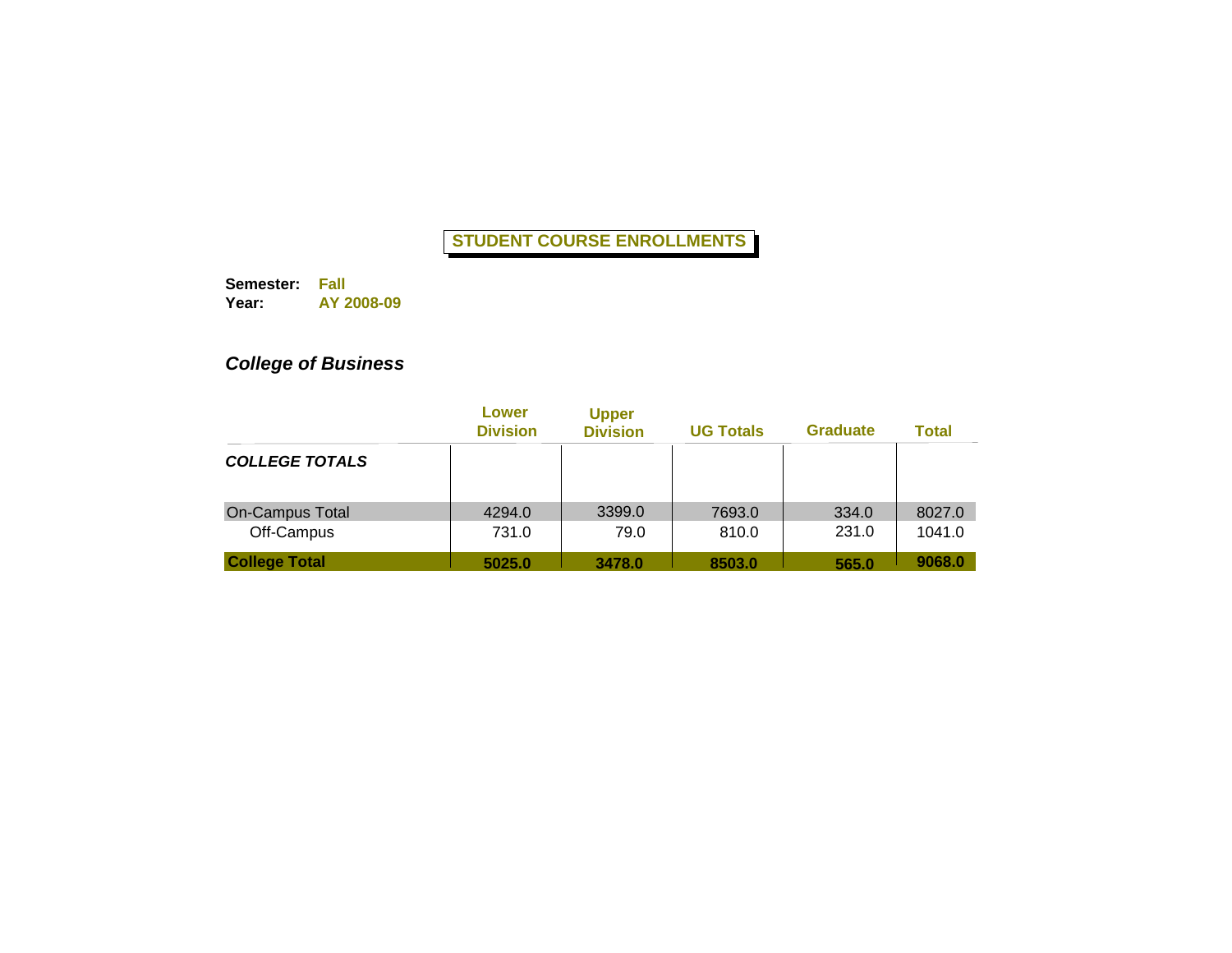**Semester: Fall Year: AY 2008-09**

# *College of Communication, Information, & Media*

|                       | Lower<br><b>Division</b> | <b>Upper</b><br><b>Division</b> | <b>UG Totals</b> | <b>Graduate</b> | <b>Total</b> |
|-----------------------|--------------------------|---------------------------------|------------------|-----------------|--------------|
| <b>COLLEGE TOTALS</b> |                          |                                 |                  |                 |              |
| On-Campus Total       | 3825.0                   | 2015.0                          | 5840.0           | 479.0           | 6319.0       |
| Off-Campus            | 257.0                    | 39.0                            | 296.0            | 16.0            | 312.0        |
| <b>College Total</b>  | 4082.0                   | 2054.0                          | 6136.0           | 495.0           | 6631.0       |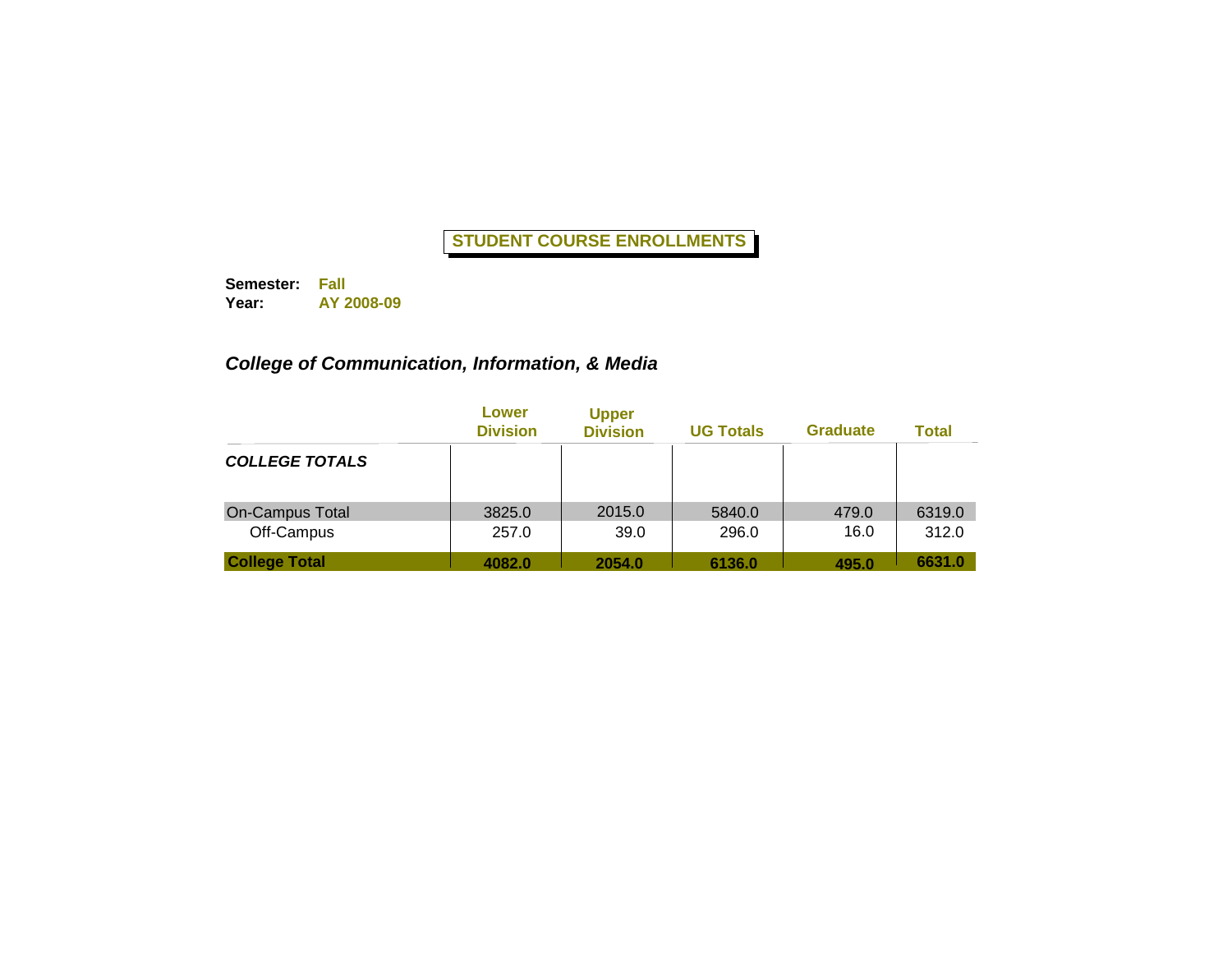**Semester: Fall Year: AY 2008-09**

# *College of Fine Arts*

|                       | Lower<br><b>Division</b> | <b>Upper</b><br><b>Division</b> | <b>UG Totals</b> | <b>Graduate</b> | <b>Total</b> |
|-----------------------|--------------------------|---------------------------------|------------------|-----------------|--------------|
| <b>COLLEGE TOTALS</b> |                          |                                 |                  |                 |              |
| On-Campus Total       | 6085.0                   | 2385.0                          | 8470.0           | 343.0           | 8813.0       |
| Off-Campus            | 273.0                    | 3.0                             | 276.0            | 0.0             | 276.0        |
| <b>College Total</b>  | 6358.0                   | 2388.0                          | 8746.0           | 343.0           | 9089.0       |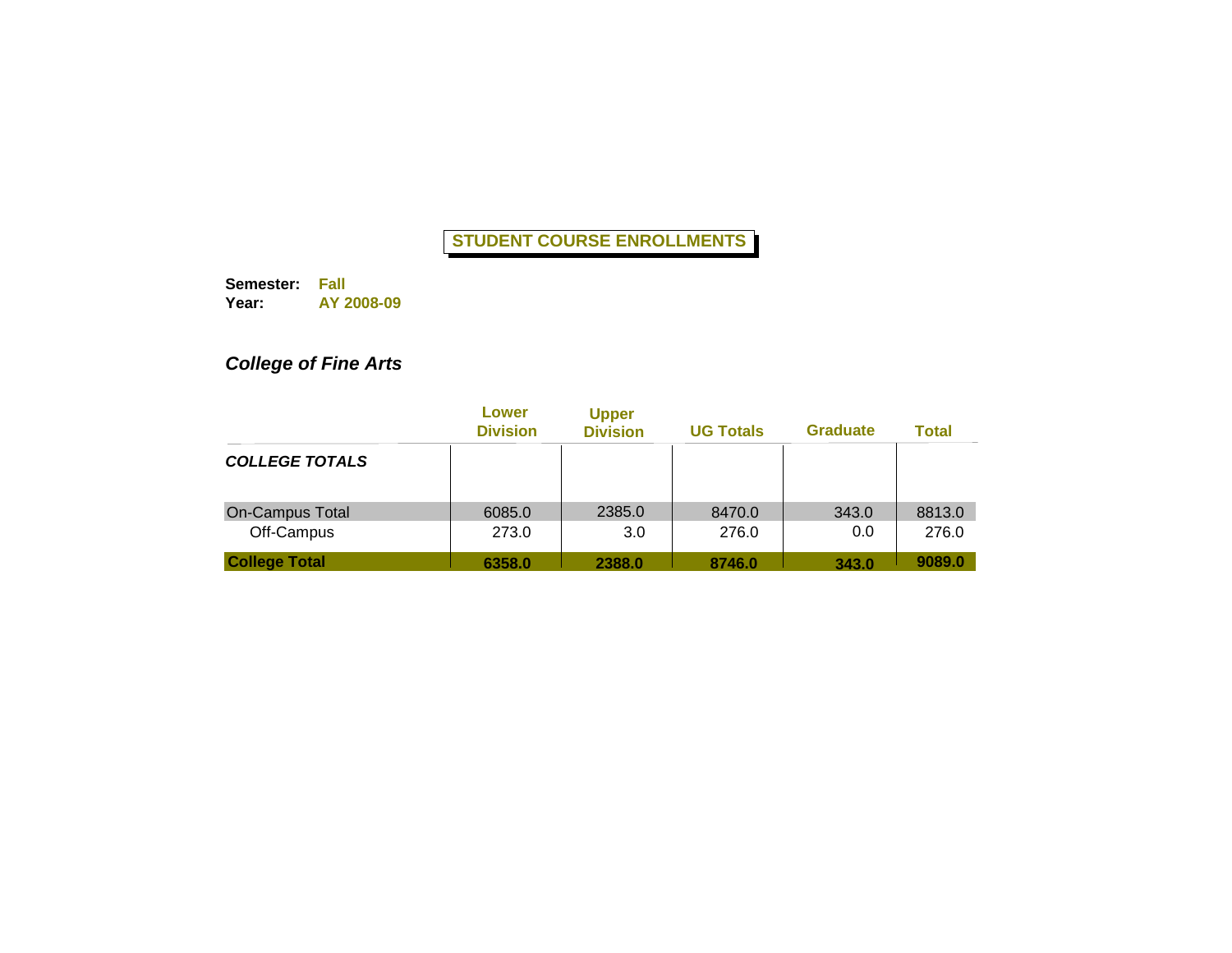**Semester: Fall Year: AY 2008-09**

# *College of Sciences and Humanities*

|                       | Lower<br><b>Division</b> | <b>Upper</b><br><b>Division</b> | <b>UG Totals</b> | <b>Graduate</b> | <b>Total</b> |
|-----------------------|--------------------------|---------------------------------|------------------|-----------------|--------------|
| <b>COLLEGE TOTALS</b> |                          |                                 |                  |                 |              |
| On-Campus Total       | 32508.0                  | 7603.0                          | 40111.0          | 1815.0          | 41926.0      |
| Off-Campus            | 3183.0                   | 867.0                           | 4050.0           | 41.0            | 4091.0       |
| <b>College Total</b>  | 35691.0                  | 8470.0                          | 44161.0          | 1856.0          | 46017.0      |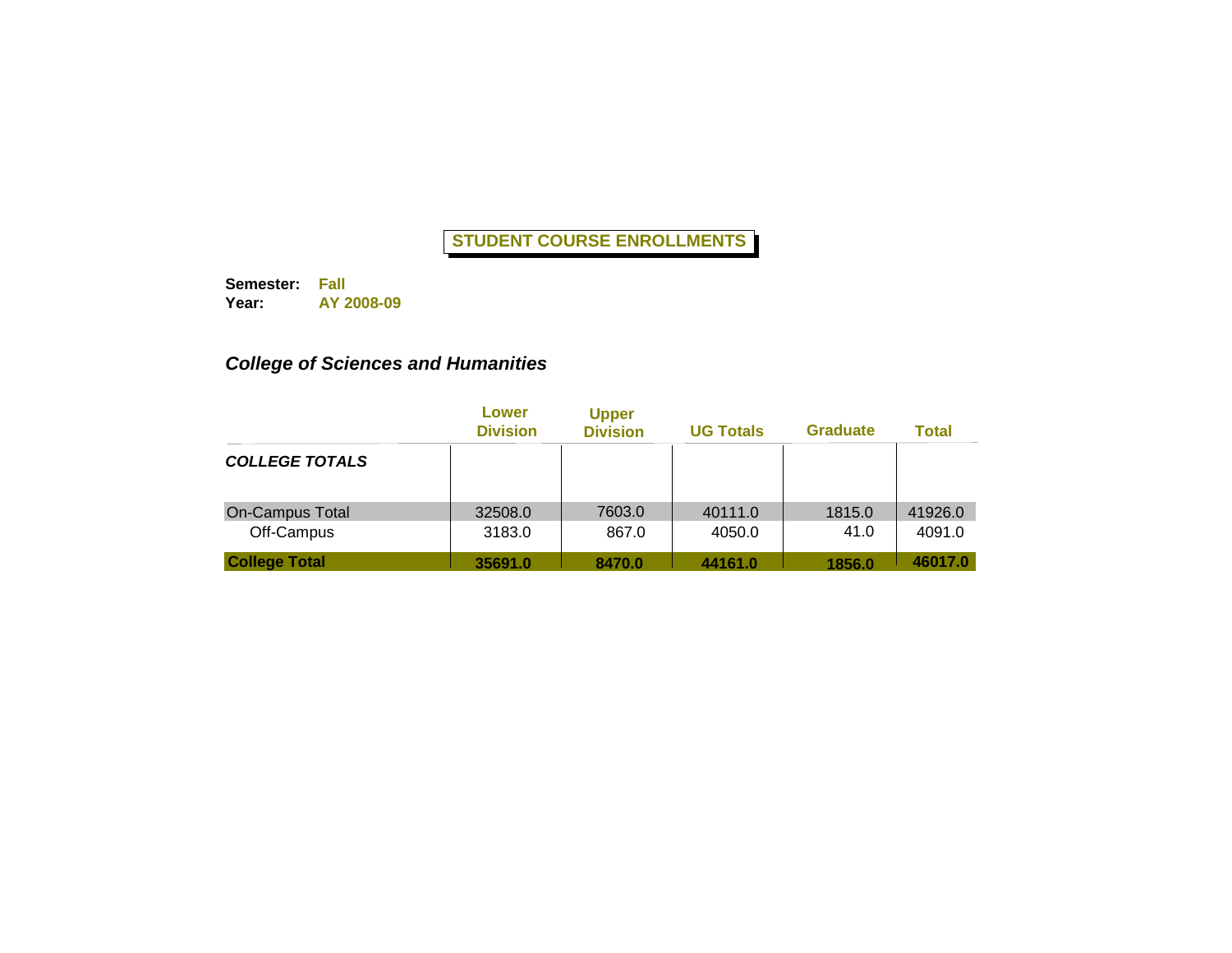**Semester: Fall Year: AY 2008-09**

*Interdepartmental*

|                        | Lower<br><b>Division</b> | <b>Upper</b><br><b>Division</b> | <b>UG Totals</b> | <b>Graduate</b> | <b>Total</b> |
|------------------------|--------------------------|---------------------------------|------------------|-----------------|--------------|
| <b>COLLEGE TOTALS</b>  |                          |                                 |                  |                 |              |
| <b>On-Campus Total</b> | 775.0                    | 208.0                           | 983.0            | 99.0            | 1082.0       |
| Off-Campus             | 9.0                      | 6.0                             | 15.0             | 0.0             | 15.0         |
| <b>College Total</b>   | 784.0                    | 214.0                           | 998.0            | 99.0            | 1097.0       |